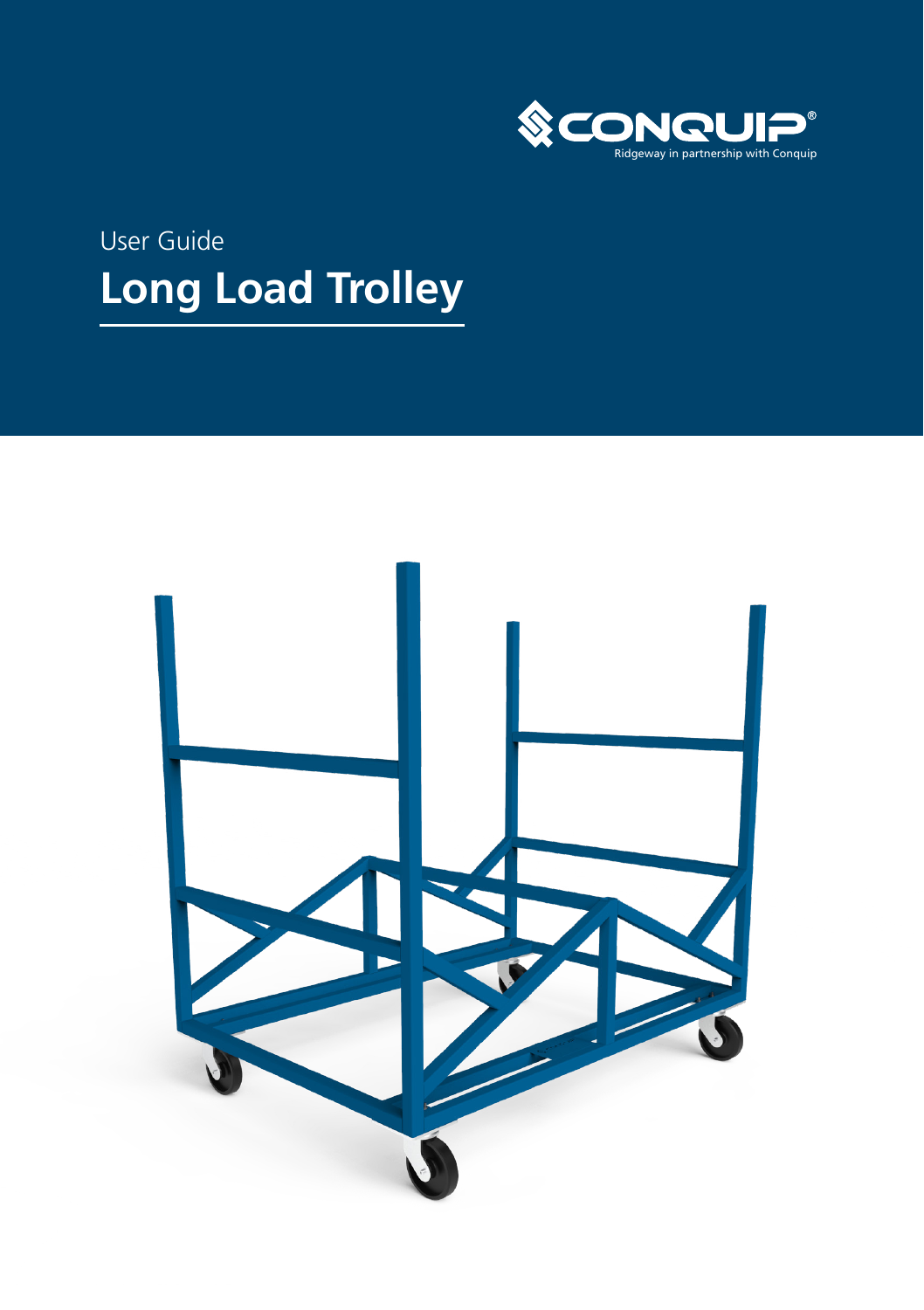# Product Information **Specification**



# Product Information **Overview**

The Conquip Long Load Trolley is a support trolley designed to assist the slinging and transportation of heavy and awkward materials, such as formwork and steelwork, from a loading platform into and out of structure and can be used to transport loads around a concrete slab or floor structure.

It allows loads that are longer than the deck of the CantiDeck platform to be safely slung and lifted away without needing to open the doors at the leading edge of a platform.

# **Key Benefits**

- Increases safety and best practice on site when working with CantiDeck loading platforms.
- High Working Load Limit at 1500kg.
- Robust steel framework with removable side extensions for ease of loading.
- Increases the ease of moving heavy and awkward loads around a structure.

| <sup>1</sup> Working Load Limit |  |
|---------------------------------|--|
|                                 |  |

| Height | Load Height | Width  | Length | Weight            | WLL <sup>1</sup> |
|--------|-------------|--------|--------|-------------------|------------------|
| 1960mm | 1400mm      | 1420mm | 2000mm | 160 <sub>kg</sub> | 1500kg           |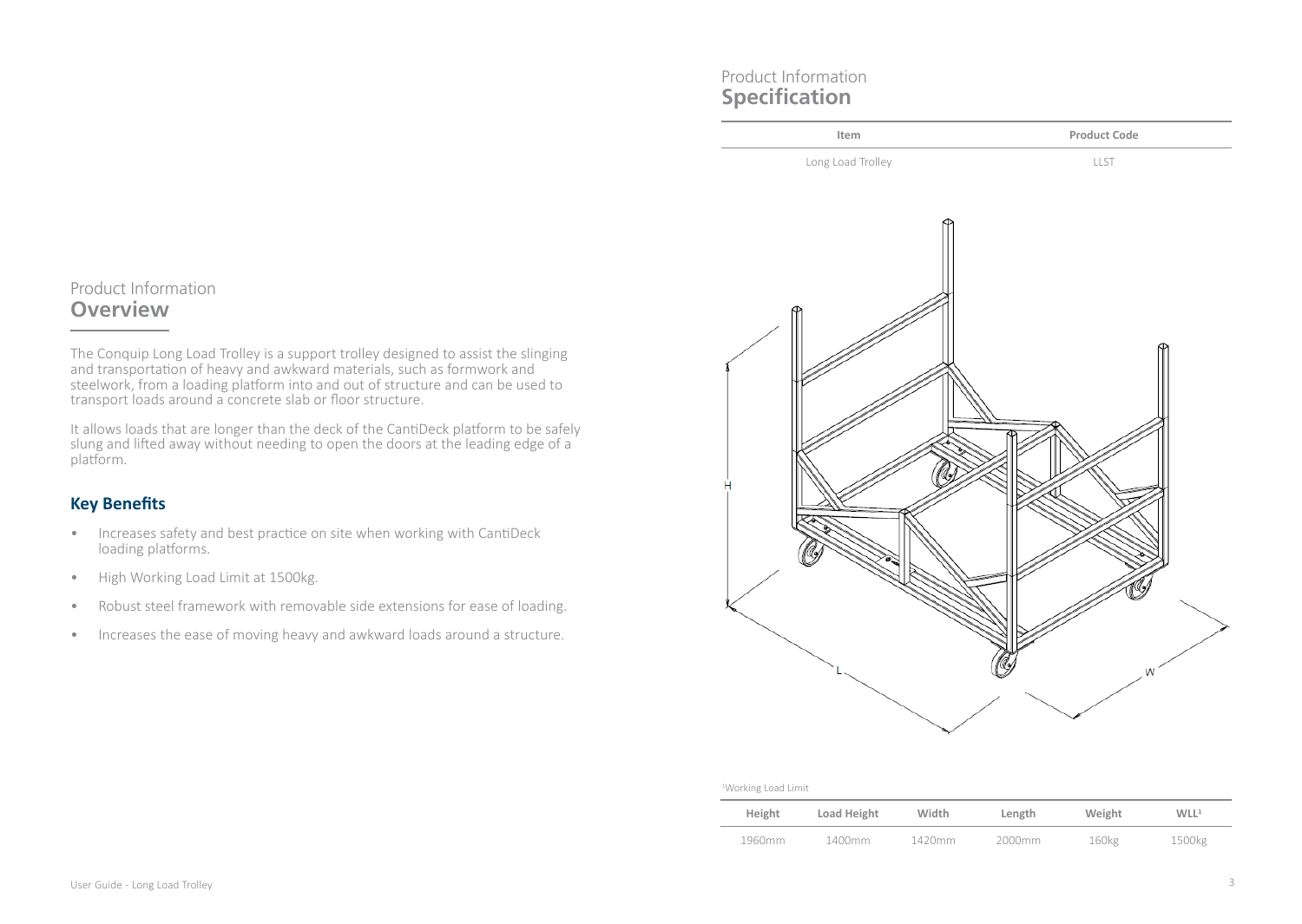## Product Information **Parts Diagram**



|  |  |  | NOTE: These parts are for this model, they may differ for previous versions. Please contact Conquip with any queries,<br>,我们也不能会在这里的事情,我们也不能会在这里的事情,我们也不能会在这里的事情。""我们,我们也不能会在这里的事情,我们也不能会在这里的事情,我们也不能会在这里 |
|--|--|--|-----------------------------------------------------------------------------------------------------------------------------------------------------------------------------------------------------------|
|--|--|--|-----------------------------------------------------------------------------------------------------------------------------------------------------------------------------------------------------------|

| Item Number | Part Number    | Description            | Quantity |
|-------------|----------------|------------------------|----------|
|             | 77220010       | 200mm Swivel Castor    | 4        |
| 2           | NS800889       | M12 x 40 Hex Head Bolt | 16       |
| 3           | NS8000015      | M12 Nyloc Nut          | 16       |
| 4           | $I$ ST-03      | <b>Extension Brace</b> |          |
| 5           | <b>LLST-02</b> | <b>Extension Tube</b>  |          |

### Original Working Instructions **Usage Instructions**

### **Important Usage Notes**

- Always move the trolley with more than one person when loaded, do not attempt to move the trolley on your own.
- When stationery choke the wheels.
- Do not use on an incline.

### **Using the Long Load Trolley**

- 1. Manoeuvre the Long Load Trolley to the load to be transported.
- 2. If necessary remove the two side extensions from the side of the trolley nearest the load, by pulling them out vertically, to assist loading.
- 3. Load the materials onto the trolley evenly.
- 4. If necessary replace the two side extensions, ensuring they are fully inserted into the framework, to prevent the load from slipping.
- 5. Arrange the load close together on the trolley and securely fasten with a suitable straps.
- 6. Attach tag lines to the load to aid manoeuvring when lifted off the trolley.
- 7. Roll the trolley onto the deck.
- 8. Attach suitable lifting apparatus to the load.
- 9. Carefully lift the load off the trolley, directing it away from the building with the tag lines.
- 10. Once the trolley is free of the load it can be rolled back into the structure of the building, or used in the same way to load with materials being crane lifted into the building.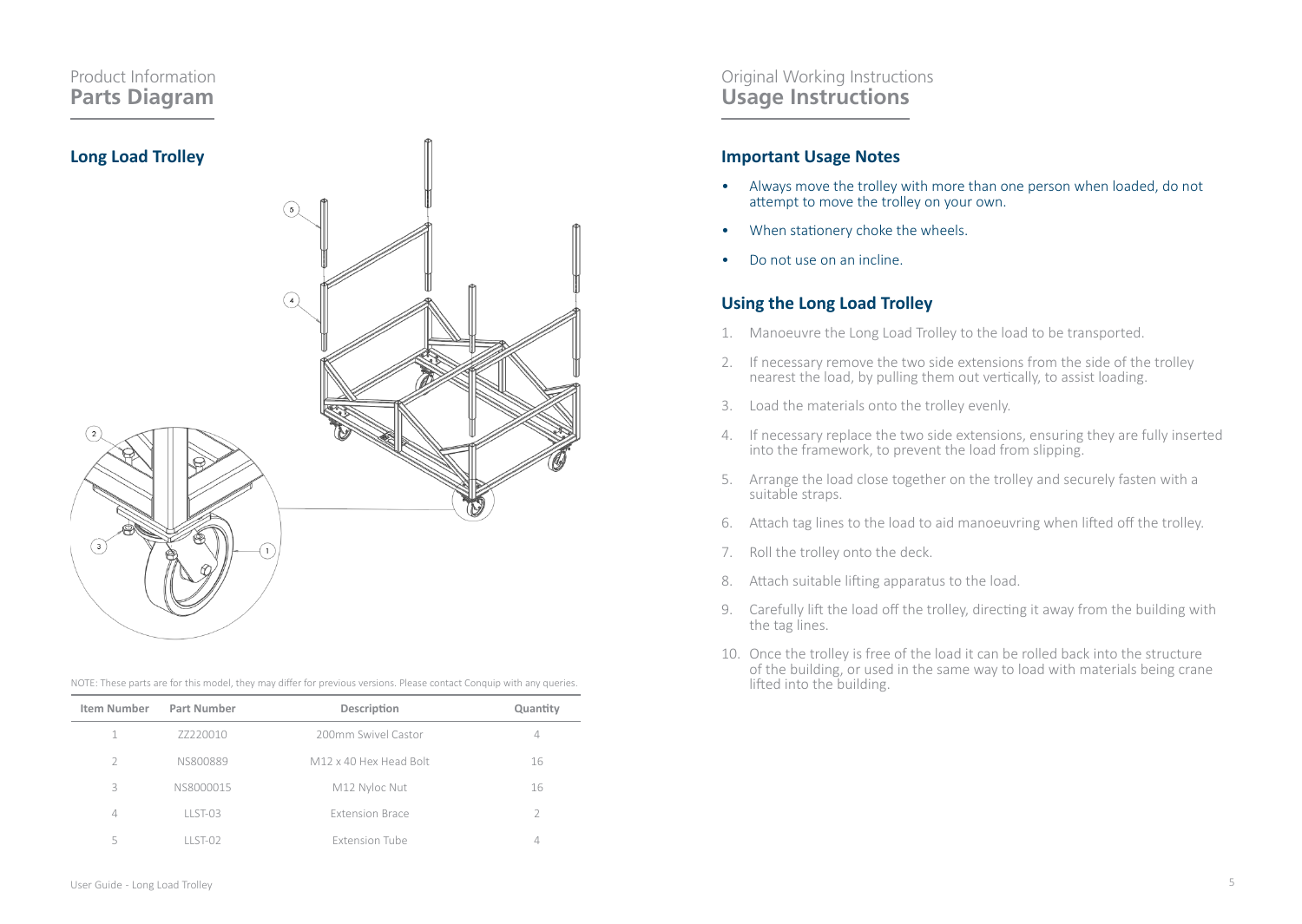# Original Working Instructions **Safety Instructions**

### **Basic Safety**

A site-specific Risk Assessment, and lift plan where applicable, must be completed by the responsible person before using this equipment to control risks, produce a safe system of work and ensure safety for you, your colleagues and others. Your risk assessment will determine the correct Personal Protective Equipment (PPE) for the task you are doing. You must use it. Conquip recommends that you should wear:

- Suitable clothing
- Gloves
- Hard hat
- Protective footwear (steel toecaps)
- Safety glasses



#### **Important Safety Notes**

- Read these instructions before using this equipment. If there is anything you do not understand or if you have any concerns do not use this equipment. Contact your supervisor or Conquip Engineering Group for advice.
- You must check that you have considered all the safety requirements for the task you are doing and that this equipment is suitable.
- You must protect bystanders and the general public by preventing access to the working area.
- Do not use this equipment if you are tired, unwell or under the influence of alcohol or drugs. If you are taking any medicine or undergoing treatment you should inform your supervisor.

### **Usage & Transportation**

- Never unevenly load this equipment.
- This equipment must be used in conjunction with the load ratings of the lifting apparatus / operating machine. (Refer to the manufacturers' load ratings and original working instructions).
- Make sure you know how to use this equipment and understand all aspects of its operation in case of emergency.
- This equipment weighs more than 25kg. Do not lift or manhandle without machine assistance.
- Do not operate this equipment near overhead power lines.
- Before operating this equipment, check that you have enough space for you to work safely and make sure that the working area is clear of hazards, obstructions and personnel.
- Crush Risk. Keep hands and feet clear of the equipment at all times to avoid injury.
- Do not exceed the maximum Working Load Limit (WLL) shown on the serial plate. Ensure that the WLL on the individual lift points is not exceeded.
- Before moving, check that the load is secured, balanced and stable. Allow space or the equipment to move if the load shifts.

#### **Personnel**

- All personnel must wear relevant personal protective equipment.
- Do not wear loose clothing or jewellery and tie back long hair to avoid becoming tangled or trapped in this equipment. You must make everyone in the work area aware of what you are doing.
- All personnel involved in the lifting operation must be competent to do so and must have been briefed in conjunction with this User Guide available from Conquip Engineering Group, the manufacturer.

### **Equipment Maintenance & Cleaning**

- It is mandatory that the equipment is thoroughly examined regularly, by a qualified engineer, to ensure compliance with relevant regulation/s. (Conquip recommend to carry out thorough examination every six months).
- This product may incorporate various loose and detachable items of lifting gear. Refer to the separate requirements for the safe use of those items.
- When not being used, store the unit in a clean, upright condition and in a safe place where it will be protected from thieves and unauthorised users.
- This equipment must be inspected by the responsible person before each use and then regularly, as determined by your risk assessment or working practice. If you have any concerns about condition or suitability do not use.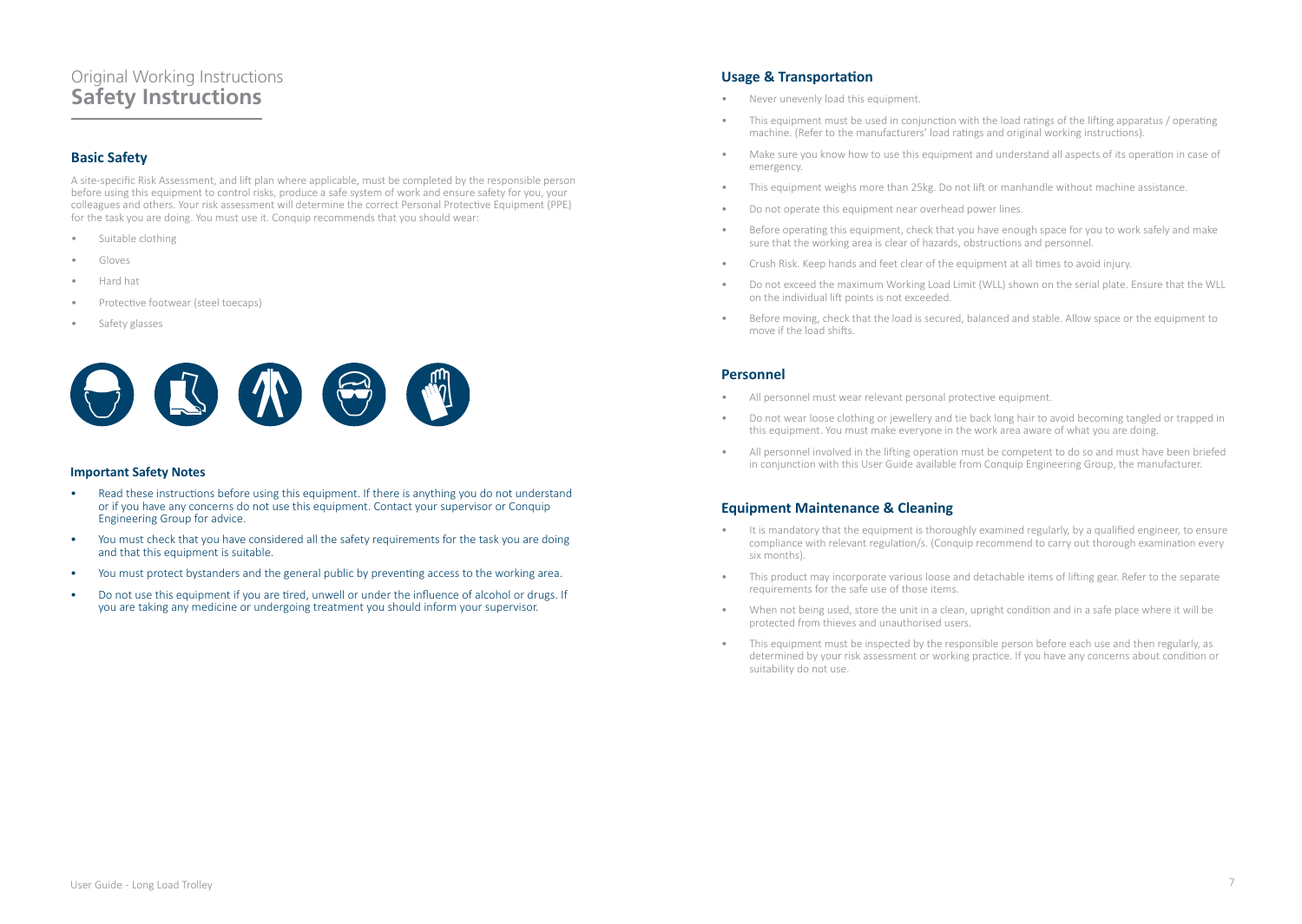# **Disclaimer**

### **Warranty**

The products supplied by Conquip Engineering Group are all guaranteed by a 12 month warranty.

Apart from where exceptions apply, Conquip Engineering Group promises to repair or replace any fault which the Company considers to be due to defective material or workmanship within 12 months of the date of sale, at no additional cost.

- Faults arising from unauthorised alterations (see modifications section below for full details).
- Damage caused by abuse, neglect, misuse or falling.
- Damage caused because of failure to follow transportation, storage, loading, cleaning or operating instructions.
- Replacement or repair of components due to fair wear and tear.
- Any consequential damage or wear arising from the use or fitting of additional or non-standard parts.

#### **Modifications**

If any third-party modifications or alterations, involving drilling, welding, cutting or distortion of materials in any form, are to be carried out on the product, Conquip Engineering Group must provide full written approval prior to the work being carried out.

Alterations, modifications, additions or repairs must be carried out by Conquip Engineering Group's recognised distributors, if they are not carrying out the work themselves.

Conquip Engineering Group operate a continuous improvement policy and therefore reserve the right to alter technical specifications and user guide details at any point without notice.

Conquip Engineering Group will not cover or reimburse any transportation and/or shipment costs to and from their premises or their recognised agents, or any material and/or labour costs for repair, replacement or assessment against a warranty claim.

Conquip Engineering Group and/or their directors, employees, insurers or recognised agents will not be held liable for consequential damages, losses or expenses relating to the inability to use the product correctly for its purpose.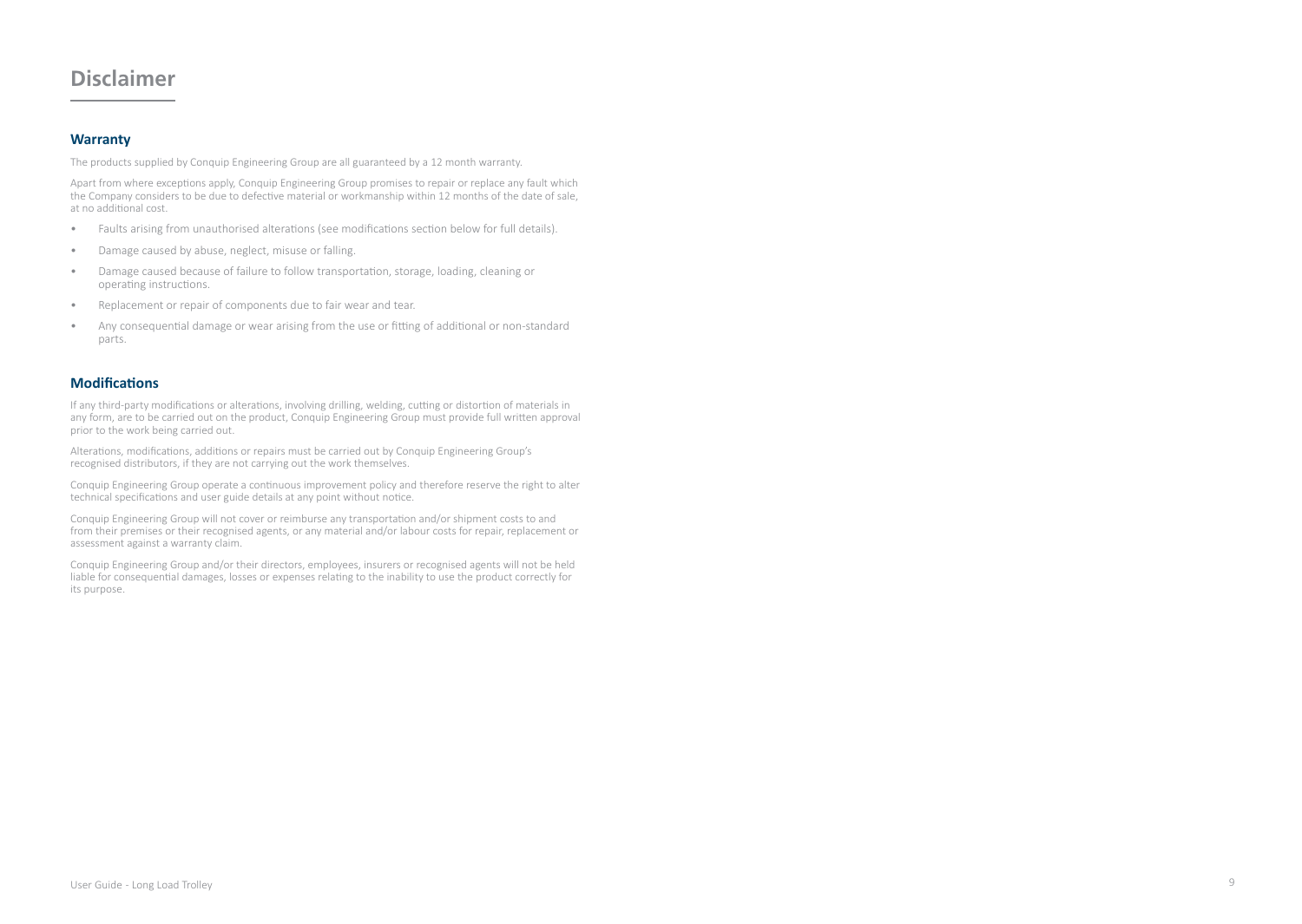# **EC Declaration of Conformity**

#### **In accordance with EN ISO 17050-1:2004**

Declaration: As defined by the Machinery Directive 2006/42/EC and subsequent amendments

We, CONQUIP ENGINEERING GROUP, herewith declare that the following indicated equipment meets the fundamental health and safety requirements concerning the EU guide line(s), due to their design and manufacture.

This declaration will be rendered null and void if the machine is changed without our approval.

$$
Signed: \overbrace{\hspace{1.5cm}} \qquad \qquad \text{Dated: } 2018
$$

### **Garry Critchley, Managing Director**

| <b>Product</b><br>Code(s):                     | <b>IIST</b>                                                         |
|------------------------------------------------|---------------------------------------------------------------------|
| <b>EC Directive/</b><br><b>Regulation:</b>     | 2006/42/EC,<br>Provision and Use of Work Equipment Regulations 1998 |
| <b>Harmonised</b><br><b>Standards:</b>         | BS FN ISO 12100:2010                                                |
| General<br>Description/<br><b>Designation:</b> | Long Load Trolley - LLST                                            |
| w⊪∙                                            | $LLST = 1500kg$                                                     |